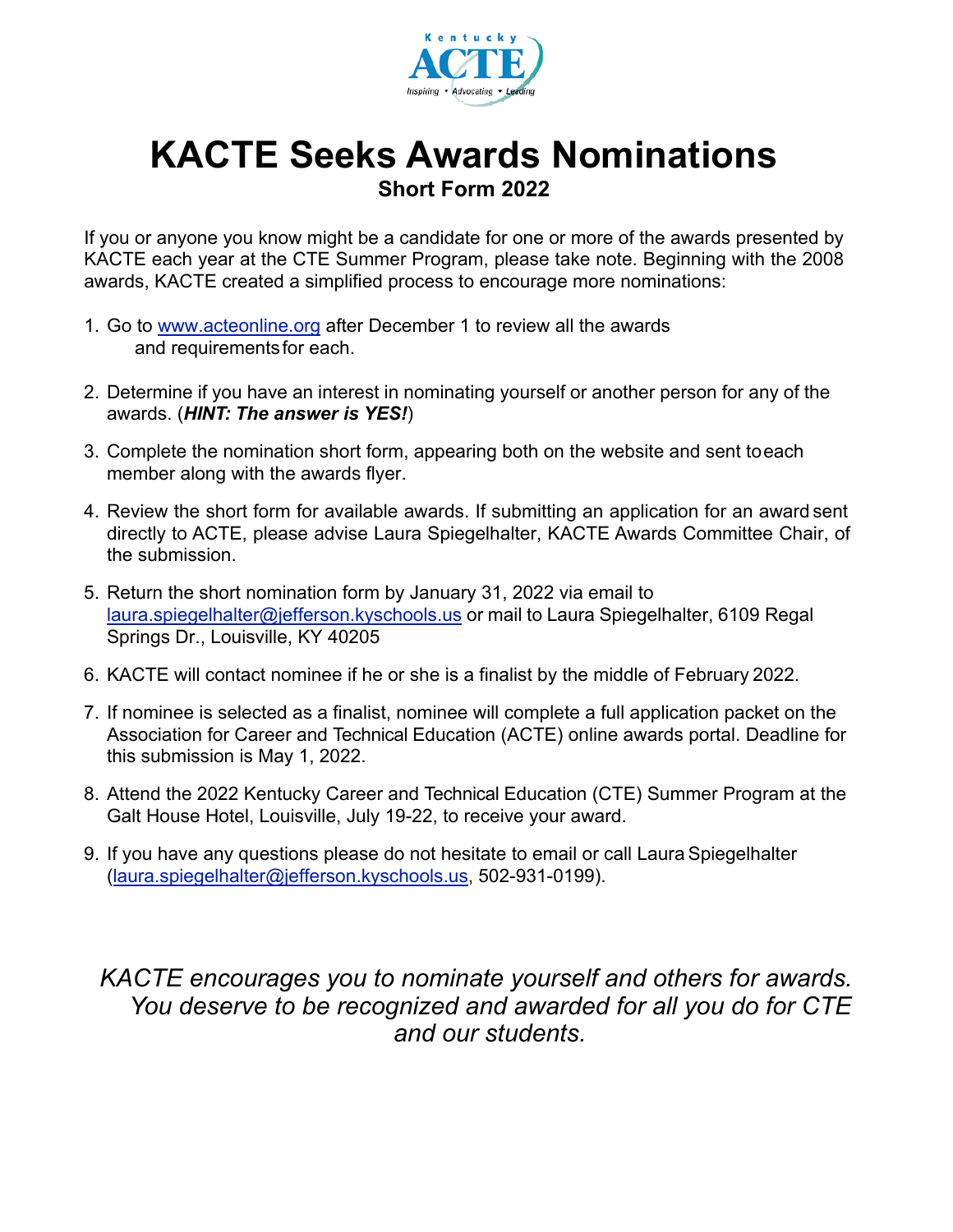## **2022 KACTE Awards Application Short Form**

Please complete all parts of the application form before returning it to Laura Spiegelhalter either by way of a word document or fillable PDF form and send to [laura.spiegelhalter@jefferson.kyschools.us](mailto:laura.spiegelhalter@jefferson.kyschools.us) or 6109 Regal Spring Dr., Louisville, KY 40205.

| Nominee's Name             | Nominee's Institution       |
|----------------------------|-----------------------------|
| Nominee's Current Position | <b>Work Address</b>         |
| Home Phone                 | <b>Cell Phone</b>           |
| <b>Work Phone</b>          | Fax                         |
| <b>Email Address</b>       | <b>Summer Email Address</b> |
| <b>KACTE Member Since:</b> | Membership#                 |

## **Recognition/Award Sought**

The *following awards are presented during the Summer Program 2022* - Deadline to submit short form to Laura Spiegelhalter is January 31, 2022. More detail on the award criteria may be found at: [https://www.acteonline.org/professional-development/acte-awards/](https://www.acteonline.org/professional-development/acte-awards/acte-excellence-awards/) [acte-excellence-awards/](https://www.acteonline.org/professional-development/acte-awards/acte-excellence-awards/).

KACTE Lifetime Achievement Award

KACTE Career Guidance Award

KACTE Administrator of the Year

KACTE Postsecondary Teacher of the Year

KACTE Teacher Educator of the Year

KACTE New Teacher of the Year

KACTE Carl Perkins Community Service Award

27 years of membership in KACTE (separate form attached-Kentucky only award)

The applications for the *following Impact Awards are submitted directly to ACTE*. See ACTE website for applications: [https://www.acteonline.org/professional-development/acte-awards/acte-impact](https://www.acteonline.org/professional-development/acte-awards/acte-impact-awards/)[awards/.](https://www.acteonline.org/professional-development/acte-awards/acte-impact-awards/) The deadlines for these awards varies.

ACTE Business-Education Partnership Award

ACTE Champion for CTE Award

Nominated by self

Nominated by other (name):

Please review the descriptors and requirement of any award you seek before completing the short form application. You can view additional award requirements at [www.kyacte.org.](http://www.kyacte.org)